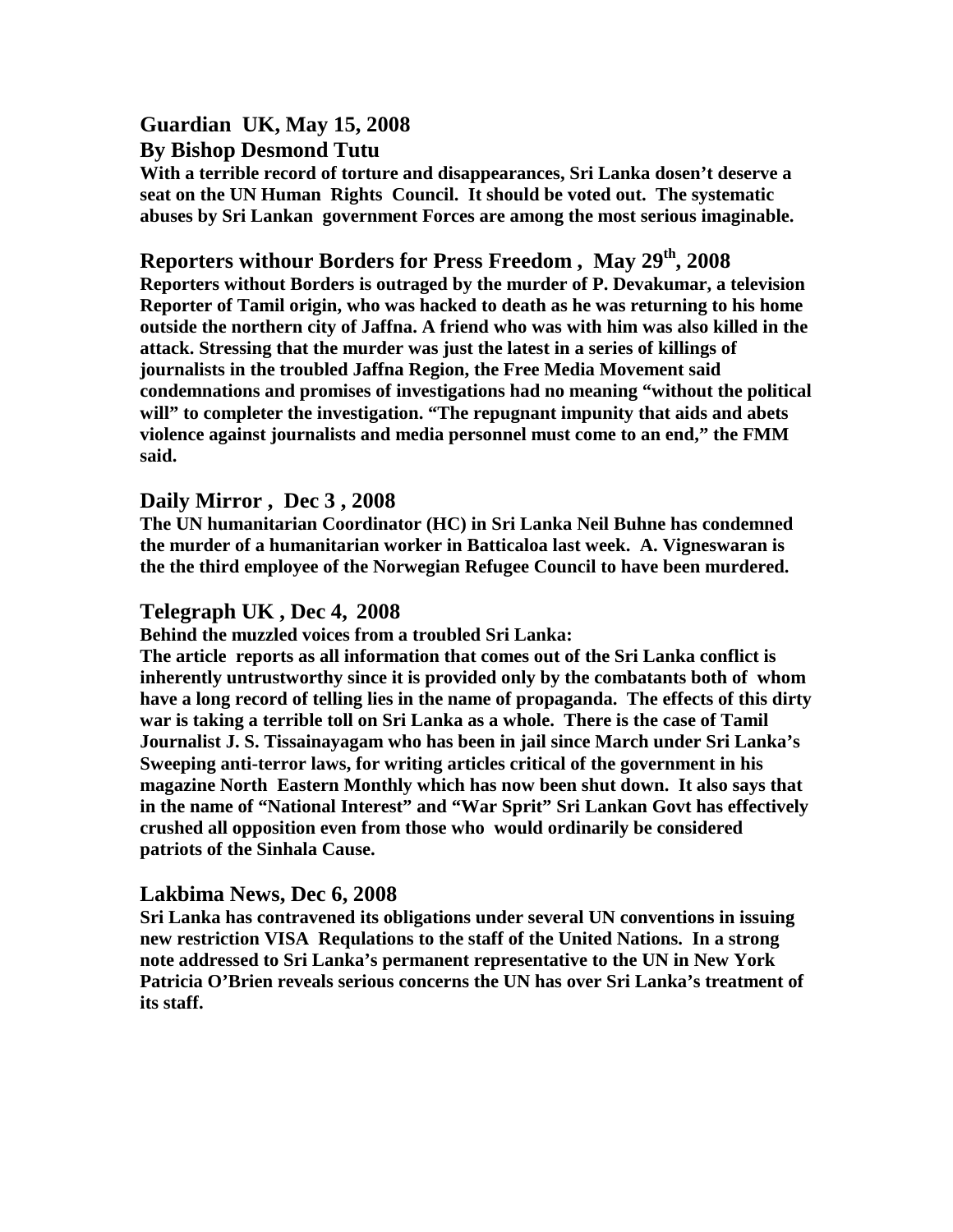### **Sunday Leader, Dec 7, 2008**

**East: Anything but liberated. The government says that the "liberated" east is an example of democracy in action and a model for areas recaptured from the LTTE. The reality is anything but killings and abductions are rife and there is total impunity for horrific abuses. The eastern province is under siege from all sides. While Government is showcasing the region as one that is returning to normal, the people are still caught in a vicious cycle of violence.** 

#### **Economic Times, Dec 8, 2008 NEW DELHI:**

**In a statement that could anger the Manmohan Singh Government's Southern allies, The Sri Lankan army Chief has said that New Delhi would not listen to "Political Jokers" in Tamil Nadu and insist on a ceasefire with the Tamil Tiger rebels.** 

#### **Canwest News Service, Dec 8, 2008**

**United Nations- Genocide and other mass atrocities are underway or risk breaking out in at least 33 Countries says a New Comprehensive Watch list – the 60th anniversary of the United Nations prevention of Genocide Convention. Since the world pledged "NEVER AGAIN" in the wake of Holocaust , Cambodia , Rwanda and Bosnia are but three examples of places where mass slaughter has occurred.** 

**The list by the New York based Genocide Prevention Project for the FIRST TIME combines the findings of five Leading independent watch list to create a "Watch list of Watch lists". Sri Lanka made the lists top Eight and appears in each of the five expert indexes.** 

#### **Daily Mirror, Dec 9, 2008**

**A Tamil Parliamentarian says he was prevented leaving Sri Lanka by the police at Colombo International Airport. TNA MP, P. Ariyaratnam told BBC Sandeshya that he went to the airport Sunday morning to travel To India for medical treatment. At the airport immigration officials told him that he was officially informed by the CID that he should not be allowed to leave the country.** 

## **BBC , Dec 9th, 2008**

**Sri Lanka's Somalia Conditions. A UN official in a rebel-held areof northern Sri Lanka has said that Conditions for displaced people there are "as basic as in Somalia". John Campbell from World Food Programme , told BBC Sinhala Service that conditions "as basic as can be" are "much less than ideal". The UN estimates that there are about 230,000 displaced people throughout rebel-held areas Of the North.** 

## **NESoHR , Dec 9th, 2008**

**Report on extrajudicial killings. North East Secretariat on Human Reports the statistics to understandThe enormity of the problem. Based on the august report 2008, by NESoHR on civilian casualities, there are 1585 cases of such extrajudicial**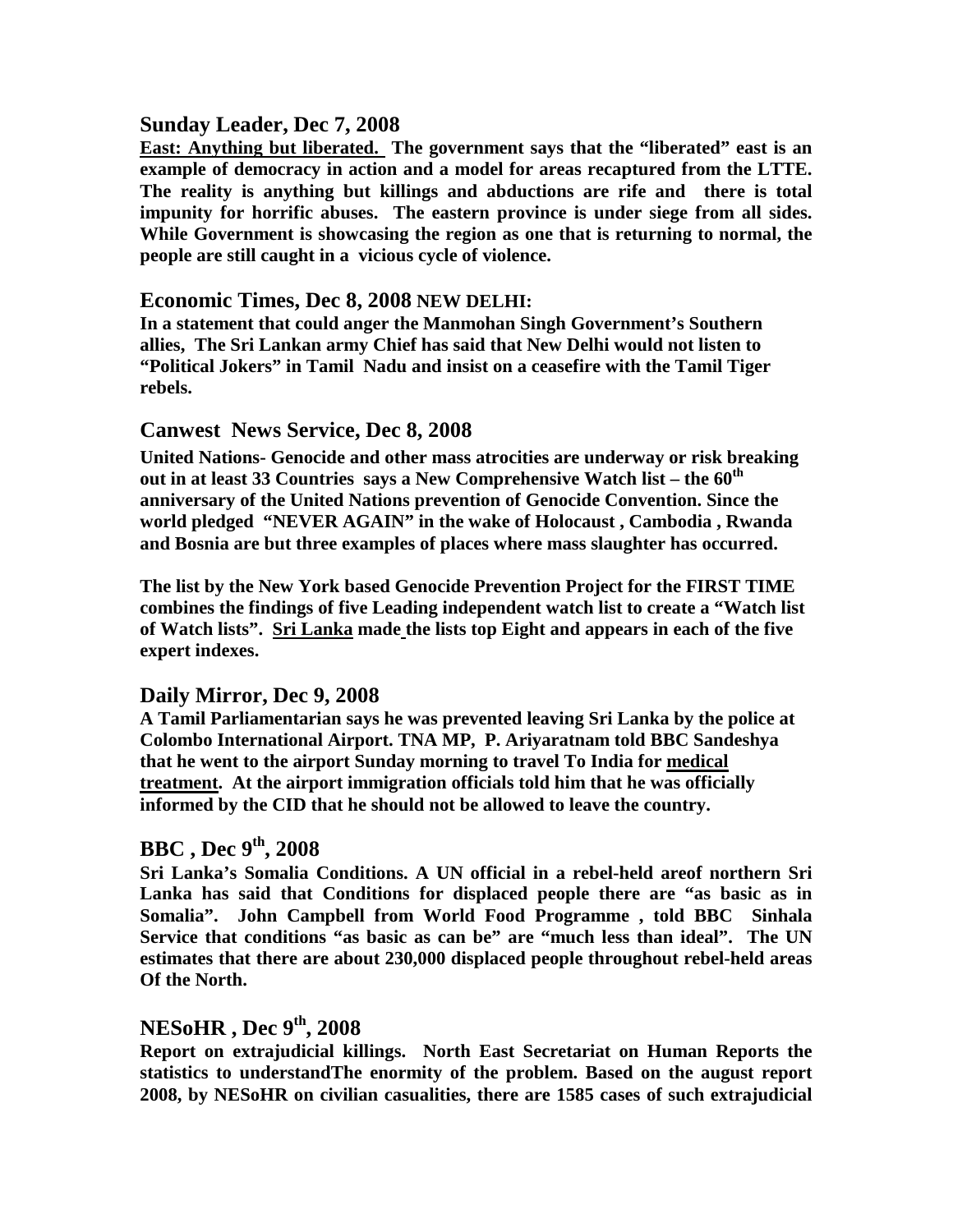**killings since 2002. There is a further 1147 cases of Disappearances. The report suggests that since 2002, two thirds of conflict related civilian deaths are due to extrajudicial killings and only one third is due to other type of incidents such as bombings and claymore Attacks.** 

#### **Tamil Net Dec 9 2008**

## **Sri Lanka army imposes rigid pass system on civilian access to JAFFNA HOSPITAL**

**Sri Lanka army directed the Jaffna teaching hospital adminstration to introduce a "PASS" system under which Even patients in need of treatment will have to prove their ailment to the police and army personnel manning the check post in front of the hospital. This system is being imposed to ensure the safety of the Sinhalese Medical Officers of Jaffna Teaching Hospital by restricting the number of patients and visitors seeking entry to the Hospital.** 

### **Tamil Canadian Dec 10, 2008**

**The Canadian Peace Alliance (CPA) Convention unanimously passed the emergency resolution to take action On the Tamil IDP Crisis. The resolution called on all CPA member Organisation to urge the Govt. of Canada to Condemn the Govt. of Sri Lanka for its attacks on the Tamils and to immediately allow International and Local NGO's to provide assistance to the internally displaced people.** 

### **Daily Mirror Dec 10, 2008**

**Foreign Affairs Minister Stephen Smith said he was deeply concerned about the worsening humanitarian situation in Sri Lanka and called for the warring sides to respect the rights of civilians "They should allow Civilians, including aid workers, to move freely in areas under their Control" he told reporters.** 

#### **Morning Leader Dec 10, 2008**

**Poets in Tamil Nadu held a protest in Chennai calling for immediate Ceasefire in Sri Lanka and agitated Against the killing of Tamil Civilians and the war . Dramatist and Poet Veli Ranjarajan had reportedly said that artists had every right to be in the forefront of any protest against "the Mass Killing of their brotheren".** 

### **Morning Leader Dec 10, 2008**

#### **Call for Central Govt. Intervention:**

**The Indian Human Rights Movement has demanded that the Central Govt should intervene in the Situation In Sri Lanka as many "INNOCENT TAMILS" were getting killed in the military action against the Liberation Tigers of Eelam, the Hindu Newspaper has reported.**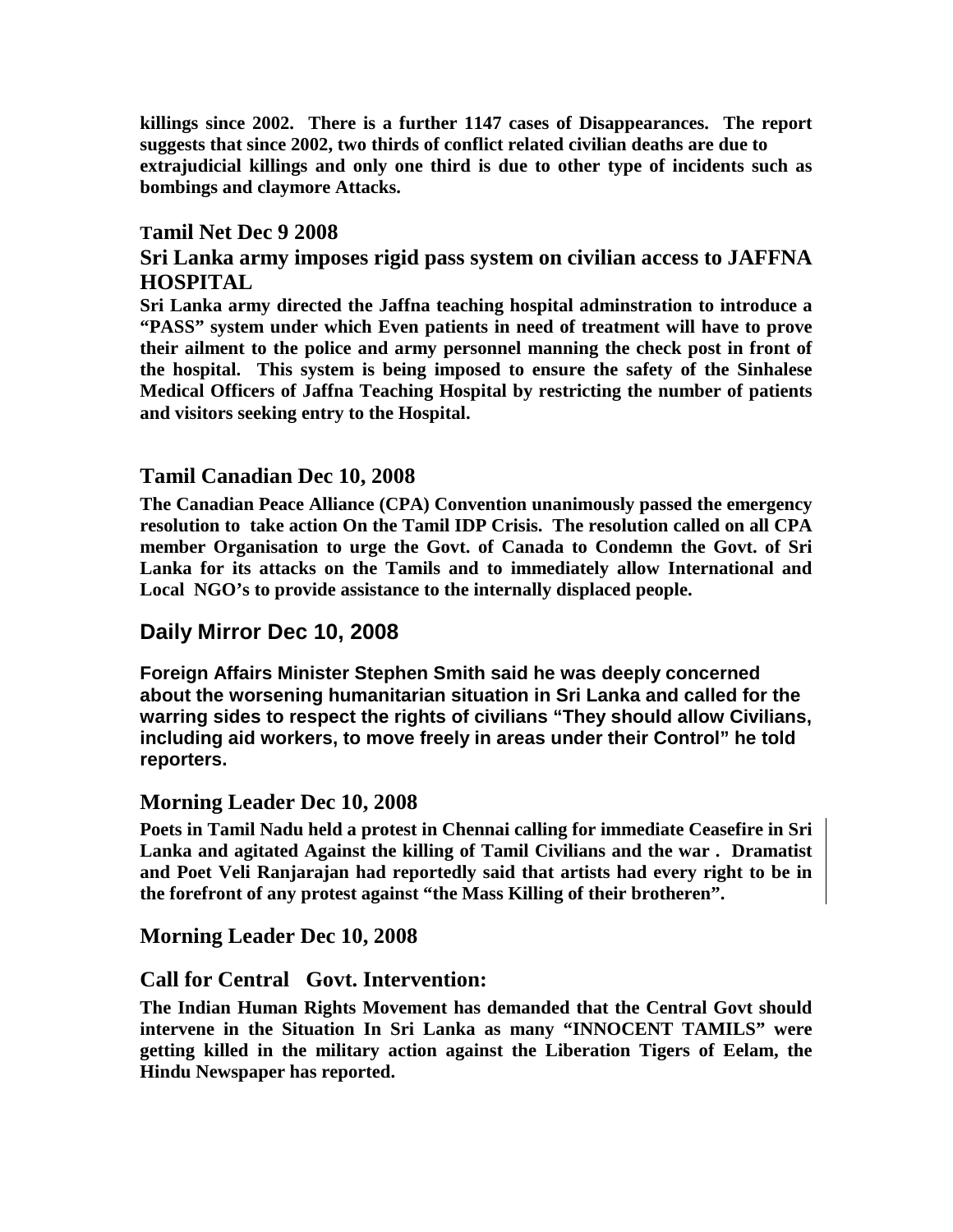### **Morning Leader Dec10, 2008**

**Where is the world today?. In the HRC , the powerful states use their political influence and support to avoid the examination of human Rights violations in their countries and also to protect the countries which have bilateral links with them. SomStates even insist that they are exempt from UN scrutiny because what takes place in their countries is an"internal affair." Countries like Algeria, India, Pakistan, Russia, Indonesia, Sri Lanka and a few other states are objecting to the Right to self-determination of the people living within their domain but support the same in other countries.** 

## **Tamilnet Dec 10th , 2008**

**Secretary of State Ms. Rice reported in her speech "Sri Lanka's 25years conflict has escalated over the last two years, triggering a sharp increase in human rights violations by the warring parties – the Govt. , LTTE, and Paramilitary organizations.** 

## **Tamil Guardian Dec 10, 2008**

#### **Growing Compulsions**

**Sri Lanka's protracted ethnic strife, now in its seventh decade has entered an important phase. We refer not to the claims by the Sinhala leaders – once we have heard time and again for thirty Years – that they will soon destroy the LTTE and pacify the rebellious Tamils but to the profound realignment of racial lines in the island. Never before has the gap between Tamils and Sinhalese been so clear and so deep. And never before has Sinhala Chauvinism been so naked and rampant.** 

**We refer here not to the undisguised contempt of Mahinda Rajapakse regime exhibits for the Tamils but to the tangible racism of ordinary Sinhalese. It is in this context the Tamil question ie "Sinhala Oppression" has forced itself onto the agenda of the regional superpower India.** 

#### **Reporter's without Borders for Press Freedom Dec 12, 2008**

**BBC World Service and Sunday Leader newspaper Censored: Reporters without Borders deplores the latest cases of government censorship of international and local news media. The BBC World Service has been jammed by the state-owned Sri Lanka Broadcasting Corporation and one the country's most outspoken Newspapers the Sunday Leader has been forbidden to refer to the president's brother. "We are worried by the increase in direct and indirect censorship in Sri Lanka," Reporters without Borders said. "Coming after a broadcast media bill reintroducing news censorship, the selective blocking of BBC and Sunday Leader reports is disturbing. The authorities must accept the free flow of news even when it contradicts What officials are saying and irritates certain politicians."** 

**On Dec 5th, a judge ordered Leader Publications , the publisher of the Sunday Leader, not to print during two Weeks any report whatsoever about the president's brother, defense secretary Gotabhaya Rajapaksa, who Personally went to the court to accuse the press group of publishing "Slanderous" reports about him. He is demanding 1 billion rupees in damages.**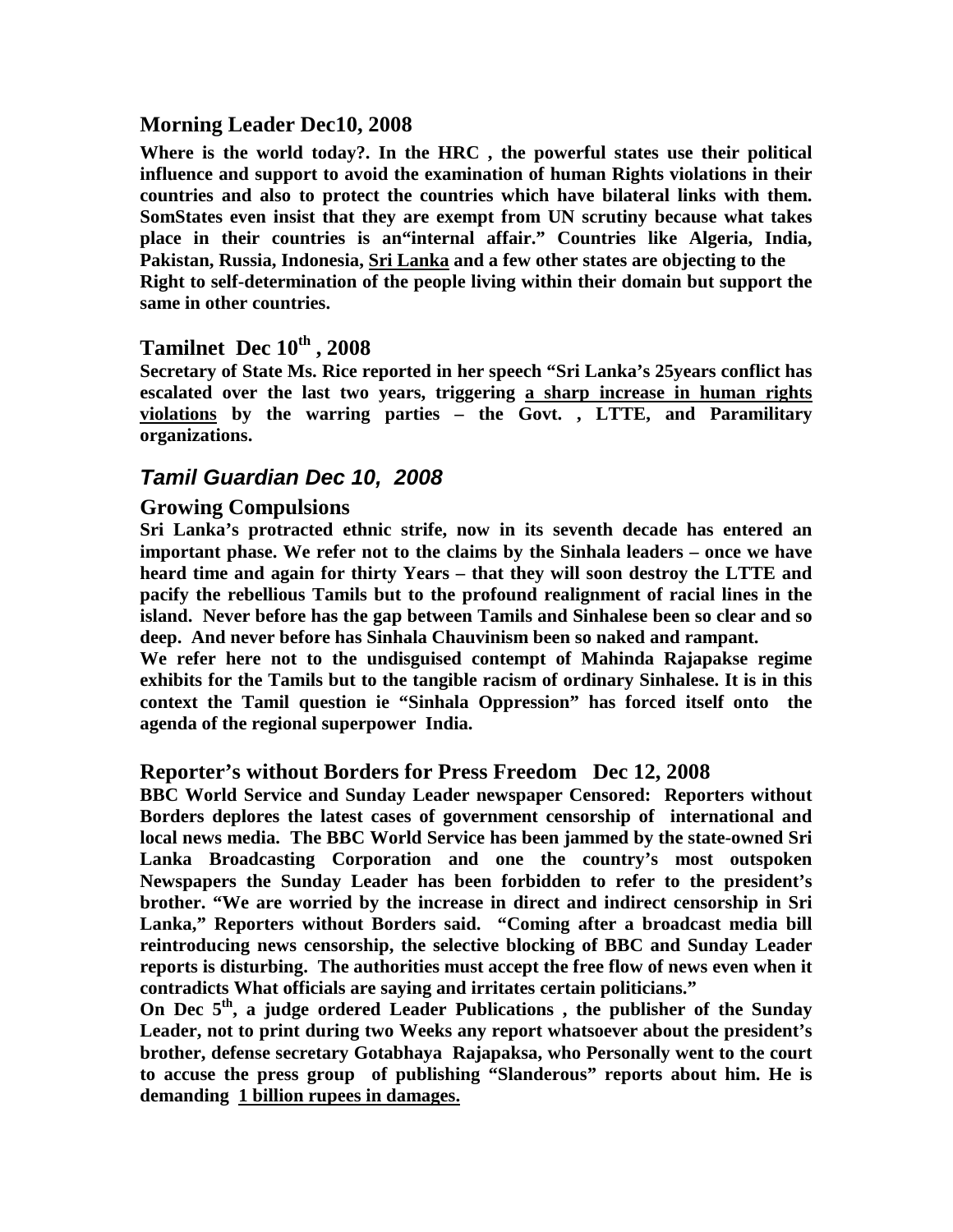## **GroundViews Dec12, 2008**

**Ground views is a Sri Lankan citizen journalism initiative: Human Rights - What Human Rights?** 

**We violated the rights of the Tamil people from 1956 onwards. Abductions, Kidnappings and Extra-judicial killings- the so-called white van syndrome has engulfed us. Terrorist suspects have no Human rights. The militarily organized practice of torture, the sexual abuse, and all other abuses of Men and women, clandestine incarcerations and forced disappearances, are perhaps new in our History. When are the people and their representatives going to wake up and realize that the country is governed by war criminals who are hell bent on ushering in a police state? Sometimes you look around and wonder how things could have gone so wrong so quickly. Sri Lanka is said to be eighth in the order of merit for genocide. The state of our nation is in the Grip of anomie meaning "a lack of the usual social or ethical standards". It is obligatory that we ask ourselves how and why we have arrived at such a state. We are fast descending into a Dark Age, that has engulfed many a civilization not only in the distant past but also in more recent times.** 

#### **Reporters San Frontieres Dec 12, 2008**

**RSF condemns Colombo's censorship of BBC, Sunday Leader. Paris based Media watchdog, Reporters Sans Frontieres (RSF) in a press release issue, condemned Sri Lanka's jamming of BBC World Service and blocking Sunday Leader from referring to Sri Lanka's Defence Secretary Gotabhaya Rajapakse "We are worried by the increase in direct and indirect Censorship in Sri Lanka". Reporters without Borders said.** 

## **Sunday Leader Dec 14th 2008**

#### **Stiffling "truth" in the name of war:**

**The people of Sri Lanka have plenty on their minds these days. With military clashes between the goverment and the Tamil tigers proceeding apace and major floods destroying thousands of homes and displacing tens of thousands of people, many of whose lives already had been disrupted by the ongoing fighting, Sri Lanka can hardly focus on an economic catastrophe the likes of which we have not seen in the last hundred years. The suppression of "truth" has led to the deterioration of political culture and the criminalization of the state. In a time of war, more than at any other time, the goverment should be under greater scrutiny, both through goverment appointed bodies as well as a vibrant and free media. Precisely, when the state lacks the commitment towards minorities and its citizens at large, civil society needs to act; the clergy, academics, trade unions, professional organizations , the NGOs and the business community should take on the formidable responsibility of defending the truth.**